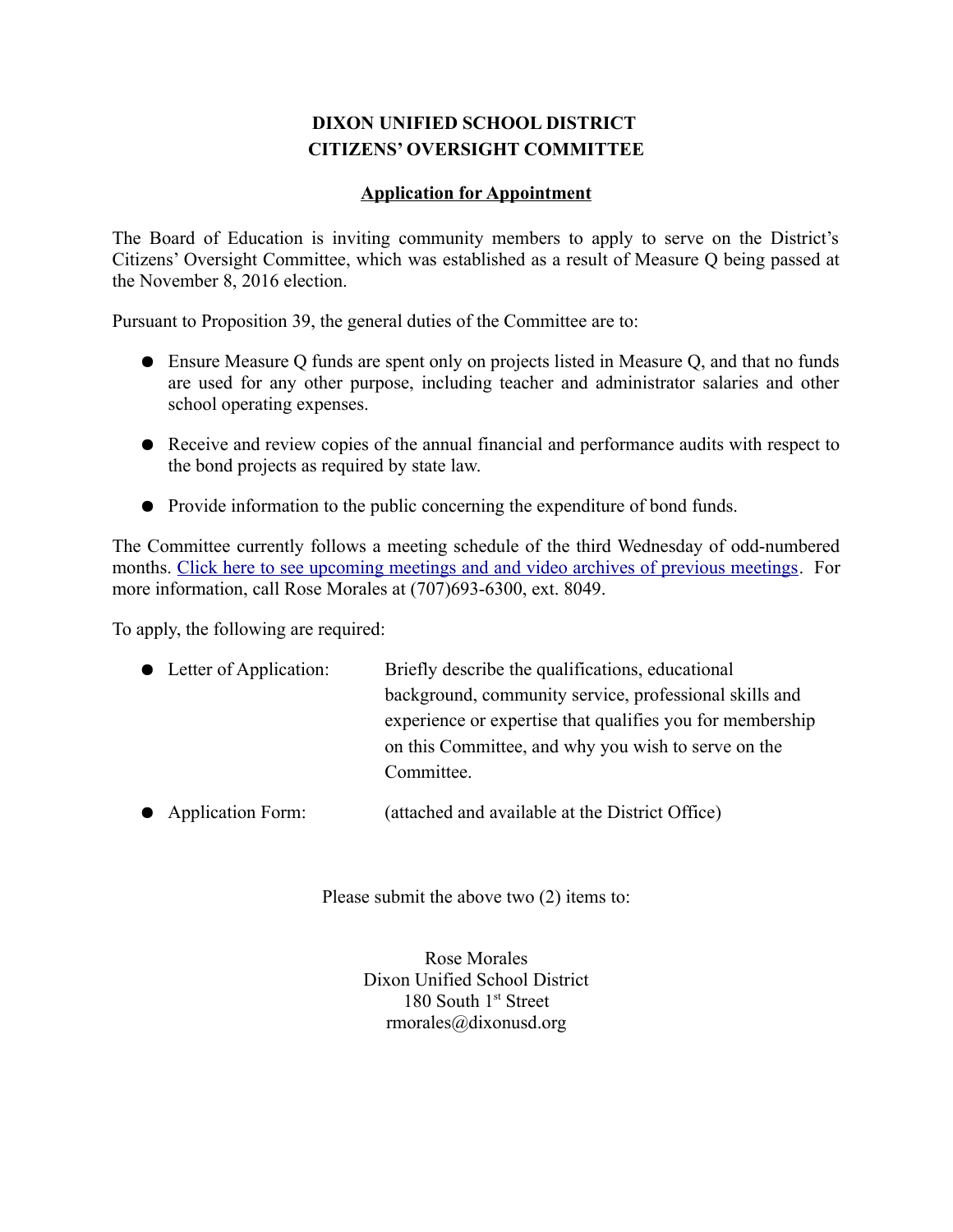## **Dixon Unified School District Citizens' Oversight Committee Application for Appointment**

The following information will be used to comply with Proposition 39 requirements and related legislation concerning independent Citizens' Oversight Committee membership as well as the Bylaws of the Citizens' Oversight Committee. Representatives-at-Large will also be considered for membership.

#### **Membership position(s) that applicant is qualified to fill – check all that apply**.

The Education Code and Committee Bylaws require that the Committee have at least one member representing each of first six categories.

 $\Box$  Active in business organization representing the business community located within the Dixon Unified School District

Please specify:

 $\Box$  Active in senior citizens' organization.

|  | Please specify: |  |
|--|-----------------|--|
|--|-----------------|--|

 $\Box$  A parent or guardian of a child enrolled in the Dixon Unified School District.

Please specify:

 $\Box$  Both (i) a parent or guardian of a child enrolled in the Dixon Unified School District and (ii) active in a parent-teacher organization.

Please specify:

- $\Box$  Active in a bond fide taxpayers' organization. Please specify:
- □ Representative-at-Large.

Are you, to the best of your knowledge, able to maintain qualification in the membership position(s) checked above for a two-year period? Yes  $N_0$  (circle)